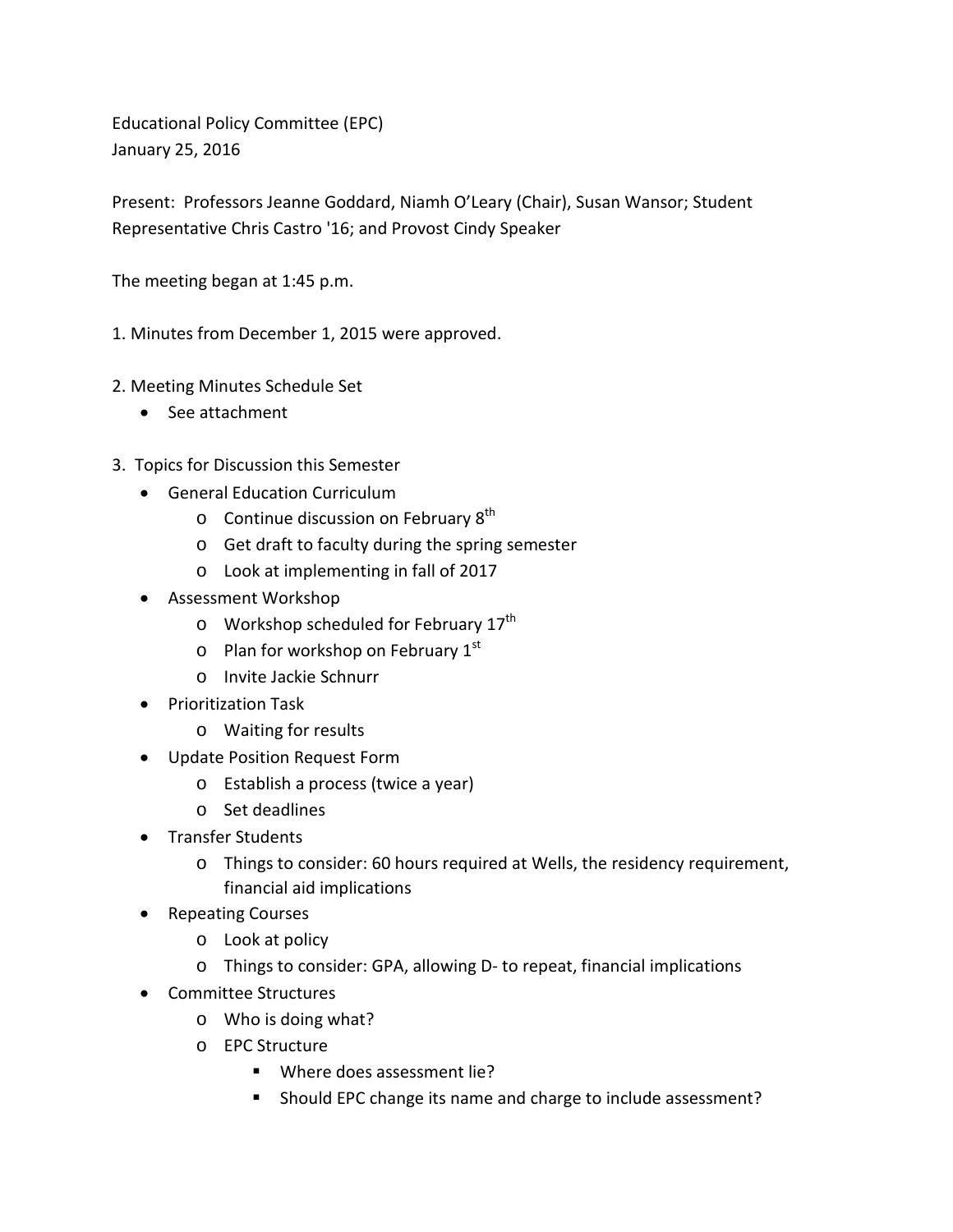- Provost Forum
	- $\circ$  February 24<sup>th</sup>
	- o Use forum as a venue to share and discuss the General Education Curriculum
	- o Allow for feedback online
- 4. Today's Discussion
	- Assessment Workshop
		- $\circ$  February 17<sup>th</sup> from 12:30 2:30
		- o Zabriskie 106
		- o Niamh will ask Laurie Turo to take care of the following details
			- Reserve rooms
			- Order sandwich buffet
			- Order coffee from The Grind
			- **RSVP** for workshop (RSVP by the  $10^{th}$ )
		- o Niamh will email the faculty
			- Date, time and location of workshop
			- **Reminder to bring assessment report, plan and feedback**
		- o Possible Focus Areas for the Workshop
			- **Distinguish between the plan and the report**
			- Addressing the outcomes
			- Ways to assess, collect the data, and make instructional or curricular decisions
			- **Writing in the disciplines**
			- **Technological competency**
		- o Breakout Groups
			- Across disciplines?
			- Pair disciplines at the same level?
- 5. Homework
	- o Look at online assessment materials and work to clarify and simplify
	- o Look at position request form online
	- o Look at policy on repeating a course and 60 hour requirement for transfer students

The meeting adjourned at 2:43.

Respectfully submitted, Susan Wansor